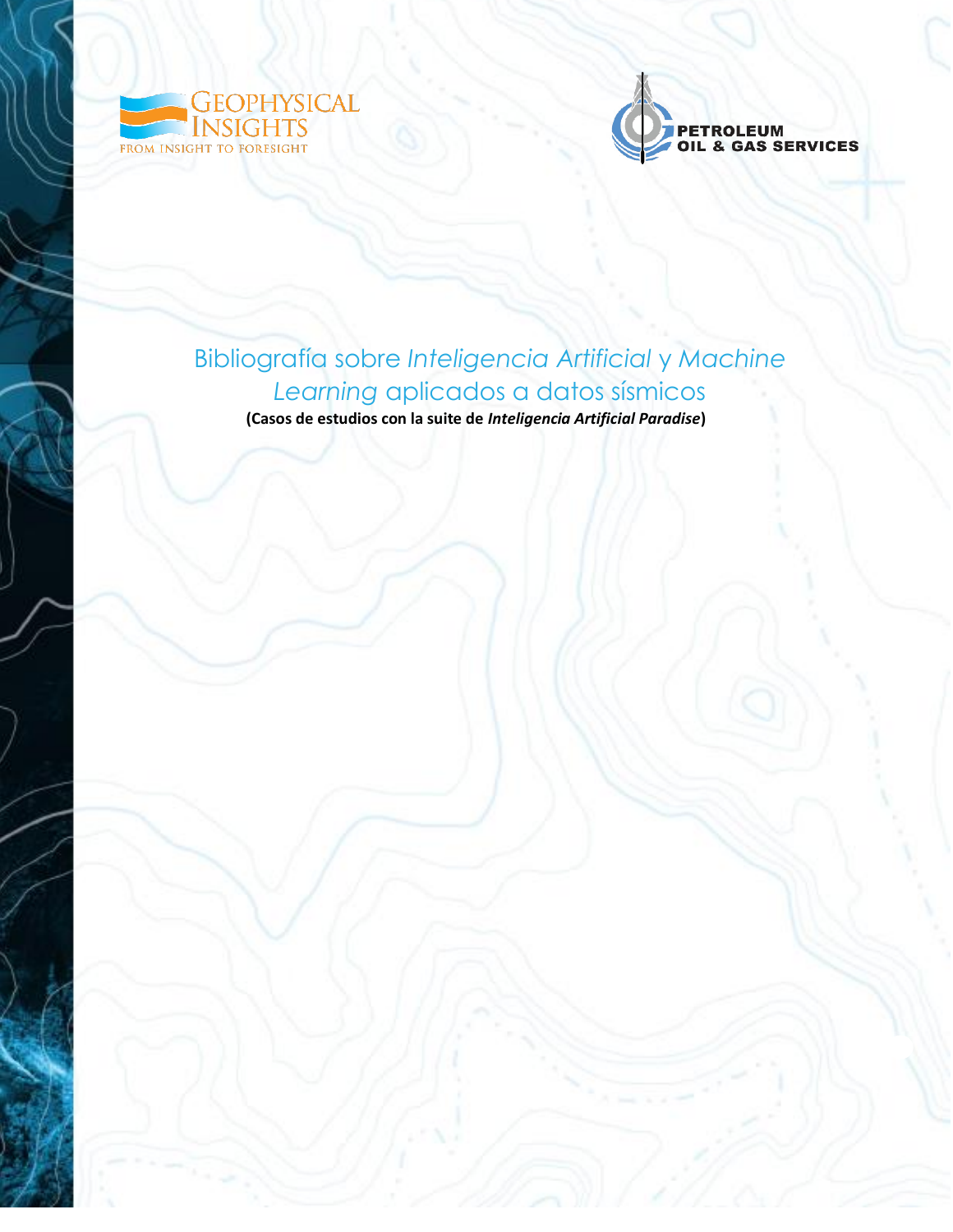## **Artículos técnicos en revistas y conferencias especializadas**

Leal, J. Jerónimo, R., Rada, F., Viloria, R. and Roden, R. 2019, [Net Reservoir Discrimination through Multi-](https://www.geoinsights.com/net-reservoir-discrimination-through-multi-attribute-analysis-at-single-sample-scale/)[Attribute Analysis at Single Sample Scale.](https://www.geoinsights.com/net-reservoir-discrimination-through-multi-attribute-analysis-at-single-sample-scale/) First Break, 37 (9), 77-86

Laudon, C, 2019, [Applications of Machine Learning for Geoscientists,](https://www.geoinsights.com/applications-of-machine-learning-for-geoscientists-permian-basin/) Permian Basin Geophysical Society, 60th Annual Exploration Meeting, p. 49-56

Laudon, C., Stanley, S., and Santogrossi, P., 2019, Machine Learning Applied to 3D Seismic Data from the [Denver-Julesburg Basin Improves Stratigraphic Resolution in the Niobrara,](https://www.geoinsights.com/machine-learning-applied-to-3d-seismic-data-from-the-denver-julesburg-basin-improves-stratigraphic-resolution-in-the-niobrara/) URTeC 337, in press

Zhao, T., 2018, [Seismic Facies Classification Using Deep Convolutional Neural Networks,](https://www.geoinsights.com/seismic-facies-classification-using-different-deep-convolutional-neural-networks/) Society of Exploration Geophysicists (SEG) 88<sup>th</sup> Annual Meeting

Zhao, T., 2018, [A Fault Detection Workflow Using Deep Learning and Image Processing,](https://www.geoinsights.com/a-fault-detection-workflow-using-deep-learning-and-image-processing/) Society of Exploration Geophysicists (SEG) 88th Annual Meeting

Roden, R., Sacrey, D., 2018, [Solving Exploration Problems with Machine Learning,](https://www.geoinsights.com/solving-exploration-problems-with-machine-learning/) First Break, 36, (6) p. 67-72

Roden, R., and Santogrossi, P., 2017, Significant Advancements in Seismic Reservoir [Characterization](https://www.geoinsights.com/significant-advancements-in-seismic-reservoir-characterization-with-machine-learning/) with Machine [Learning,](https://www.geoinsights.com/significant-advancements-in-seismic-reservoir-characterization-with-machine-learning/) The First, SPE Norway, v. 3, p. 14-19

Santogrossi, P., 2017, Classification/Corroboration of Facies Architecture in the Eagle Ford Group: A Case [Study in Thin Bed Resolution,](https://library.seg.org/doi/abs/10.15530/urtec-2017-2696775) URTeC 2696775, doi 10.15530-urtec-2017-<2696775>.

Roden, R. and Chen, J., 2017, [Interpretation of DHI characteristics with Machine Learning.](https://www.geoinsights.com/interpretation-of-dhi-characteristics-with-machine-learning/) First Break, 35 (5), 55-63

Roden, R., Smith, T., Santogrossi, P., Sacrey, D., Jones, G., 2017, [Seismic Interpretation Below Tuning with](https://www.geoinsights.com/seismic-interpretation-below-tuning-with-multiattribute-analysis/)  [Multiattribute Analysis,](https://www.geoinsights.com/seismic-interpretation-below-tuning-with-multiattribute-analysis/) The Leading Edge, 36 (4), p. 282-368

Smith, T., 2017, [Geobody Interpretation Through Multi-Attribute Surveys, Natural Clusters And Machine](https://www.geoinsights.com/geobody-interpretation-through-multi-attribute-surveys-natural-clusters-and-machine-learning/)  [Learning, Geophysical Insights](https://www.geoinsights.com/geobody-interpretation-through-multi-attribute-surveys-natural-clusters-and-machine-learning/) A white paper [\(www.geoinsights.com\)](http://www.geoinsights.com/)

Roden, R., Smith, T., and Sacrey, D., 2015, Geologic Pattern Recognition from Seismic Attributes: Principal [component analysis and self-organizing maps,](https://www.geoinsights.com/geologic-pattern-recognition-from-seismic-attributes-principal-component-analysis-and-self-organizing-maps/) Interpretation Journal, Vol. 3, No. 4, p. SAE59-SAE83.

Smith, T., Treitel, S., 2015, [Self-Organizing Neural Nets for Automatic Anomaly Identification,](https://www.geoinsights.com/self-organizing-neural-nets-for-automatic-anomaly-identification/) A white paper [\(www.geoinsights.com\)](http://www.geoinsights.com/)

Roden, R.., 2015, [Distillation of Seismic Attributes to Geologic Significance,](https://www.geoinsights.com/distillation-of-seismic-attributes-to-geologic-significance/) Offshore Technology Conference, OTC-25718-MS

Roden, R., Sacrey, D., 2015, [Seismic Pattern Recognition in Shale Resource Plays,](https://www.geoinsights.com/seismic-pattern-recognition-in-shale-resource-plays/) E&P Magazine, Jan. 2015

**Presentaciones - varias**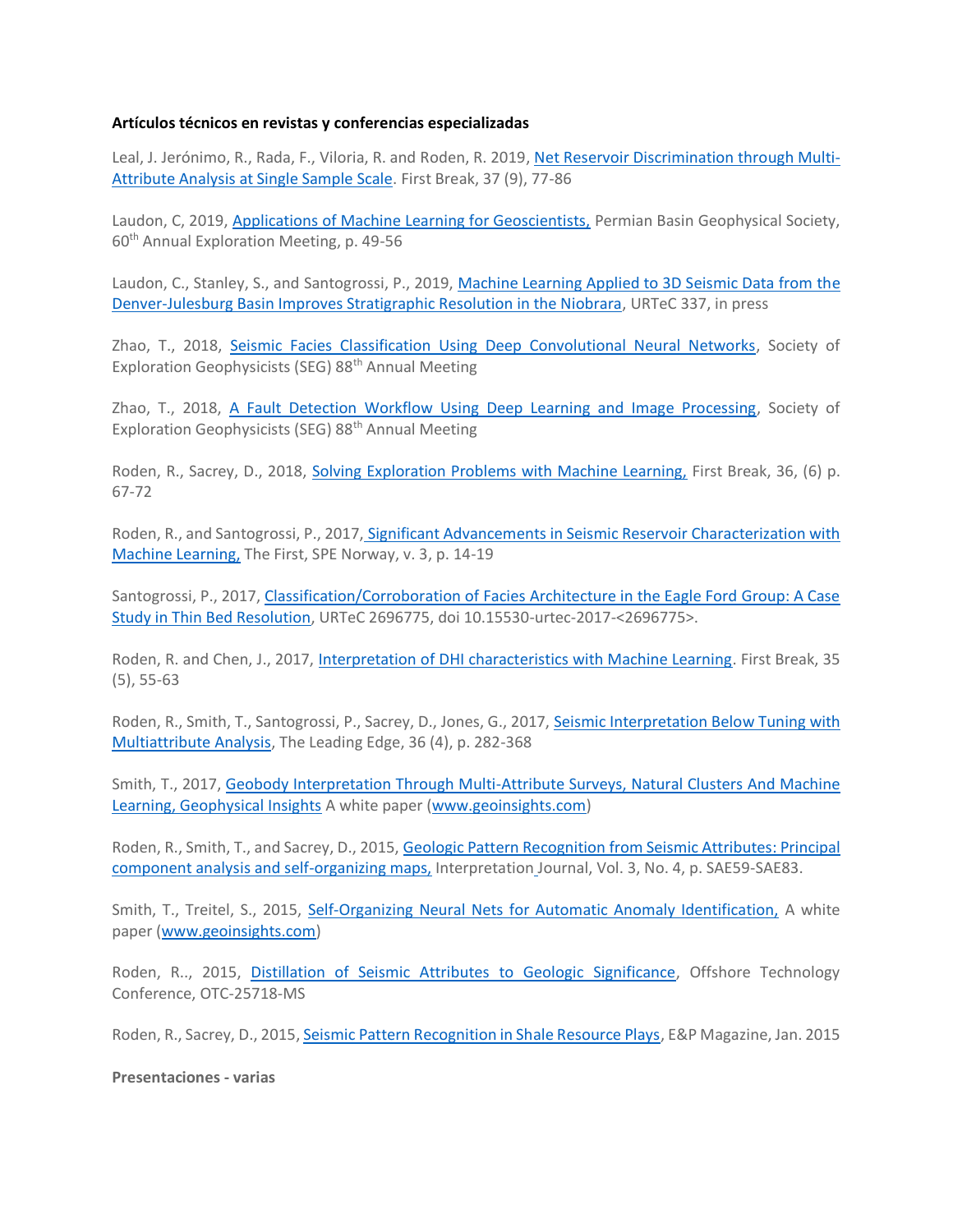Smith, T., [The Holy Grail of Machine Learning in Seismic Interpretation,](https://www.geoinsights.com/the-holy-grail-of-machine-learning-in-seismic-interpretation/) Geophysical Society of Houston, Jan. 16-18, 2018

Smith, T., [Geobodies in Paradise: A Machine Learning Application,](https://www.geoinsights.com/geobodies-in-paradise-a-machine-learning-application/) SEG Annual Convention, 16 Oct. 2018

Roden, R., [Making Sense of Machine Learning, EAGE Annual Convention,](https://www.geoinsights.com/making-sense-of-machine-learning/) Jun. 2018

**Presentaciones en la SEG 2019** [https://netorgft3340900](https://netorgft3340900-my.sharepoint.com/:f:/g/personal/hal_advertas_com/EvmZky0rTmpFgeY3F2tET5QBBE_c7qpBn8mflq_DbI86qg?e=uVgvPq) [my.sharepoint.com/:f:/g/personal/hal\\_advertas\\_com/EvmZky0rTmpFgeY3F2tET5QBBE\\_c7qpBn8mflq\\_D](https://netorgft3340900-my.sharepoint.com/:f:/g/personal/hal_advertas_com/EvmZky0rTmpFgeY3F2tET5QBBE_c7qpBn8mflq_DbI86qg?e=uVgvPq) [bI86qg?e=uVgvPq](https://netorgft3340900-my.sharepoint.com/:f:/g/personal/hal_advertas_com/EvmZky0rTmpFgeY3F2tET5QBBE_c7qpBn8mflq_DbI86qg?e=uVgvPq)

**Presentaciones en el Simposio Oil & Gas Machine Learning 2019** Camilo, S.[, The Application of Machine Learning in a Complex Depositional Environment for Seismic facies](https://netorgft3340900-my.sharepoint.com/:p:/r/personal/hal_advertas_com/_layouts/15/Doc.aspx?sourcedoc=%7BF519F01B-9F9B-4F51-AC64-321180CB46BD%7D&file=ML_Symposium_Camilo_SierraV4.pptx&action=edit&mobileredirect=true)  [classification,](https://netorgft3340900-my.sharepoint.com/:p:/r/personal/hal_advertas_com/_layouts/15/Doc.aspx?sourcedoc=%7BF519F01B-9F9B-4F51-AC64-321180CB46BD%7D&file=ML_Symposium_Camilo_SierraV4.pptx&action=edit&mobileredirect=true) 30 Oct. 2019

Dewitt, D., [Accelerate Seismic Interpretation with Deep Learning,](https://netorgft3340900-my.sharepoint.com/:p:/g/personal/hal_advertas_com/EQlXpiNrpj5HotIiFnncUR4BisfWFsb7Q2VoA1uoYcUwIw?e=2FWE4b) 30 Oct. 2019

Roden, R., [Will Machine Learning "Profoundly" Change Geoscience Interpretation?](https://netorgft3340900-my.sharepoint.com/:p:/g/personal/hal_advertas_com/ETILJGWGFBVOkwOr01Y3T70BtS8FAI6UDGeamq_w-eg1Dg?e=ph1T18) An Interpreter's [Perspective,](https://netorgft3340900-my.sharepoint.com/:p:/g/personal/hal_advertas_com/ETILJGWGFBVOkwOr01Y3T70BtS8FAI6UDGeamq_w-eg1Dg?e=ph1T18) 30 Oct. 2019

**Video presentaciones publicadas en [www.geoinsights.com](http://www.geoinsights.com/)** Smith, T., 2019, [Advantages of Machine Learning with Multi-Attribute Seismic Surveys, University of](https://www.geoinsights.com/ml-multi-attribute-seismic-surveys/)  [Houston Wavelets Society,](https://www.geoinsights.com/ml-multi-attribute-seismic-surveys/) 8 Oct. 2019

Smith, T., 2019, [Machine Learning Essentials for Seismic Interpretation,](https://www.geoinsights.com/machine-learning-essentials-2/) [www.geoinsights.com,](http://www.geoinsights.com/) Instructional video, 19 Aug. 2019

Zhao, T., 2019, [Leveraging Deep Learning in Extracting Features of Interest from Seismic Data,](https://www.geoinsights.com/cnn-webinar-video/) webinar, [www.geoinsights.com,](http://www.geoinsights.com/) 27 Mar. 2019

Sacrey, D., 2018, [Solving Interpretation Problems using Machine Learning on Multi-Attribute, Sample-](https://www.geoinsights.com/solving-interpretation-problems-using-machine-learning-on-multi-attribute-sample-based-seismic-data/)[Based Seismic Data,](https://www.geoinsights.com/solving-interpretation-problems-using-machine-learning-on-multi-attribute-sample-based-seismic-data/) webinar, [www.geoinsights.com,](http://www.geoinsights.com/) 21 Jun. 2018

Taylor, B., 2017, **Attribute Essentials: Categories of Attributes**, instructional video [www.geoinsights.com,](http://www.geoinsights.com/) 7 Oct. 2017

Roden, R., 2017, [Seismic Interpretation of DHI Characteristics with Machine Learning,](https://www.geoinsights.com/seismic-interpretation-of-dhi-characteristics-with-machine-learning/) A webinar, [www.geoinsights.com,](http://www.geoinsights.com/) 25 Jul. 2017

Roden, R. 2016, [Seismic Interpretation Below Tuning with Multi-Attribute Analysis,](https://www.geoinsights.com/seismic-interpretation-below-tuning-with-multi-attribute-analysis/) A webinar, [www.geoinsights.com,](http://www.geoinsights.com/) 14 Dec. 2016

Santogrossi, P., 2016, Sub-Seismic Resolution of Stratigraphy and Facies in the Eagle Ford Group, A Case [Study.,](https://www.geoinsights.com/eagle-ford-case-study/) Houston Geological Society, 22 Feb. 2016

**Casos de estudios publicados en [www.geoinsights.com](http://www.geoinsights.com/)**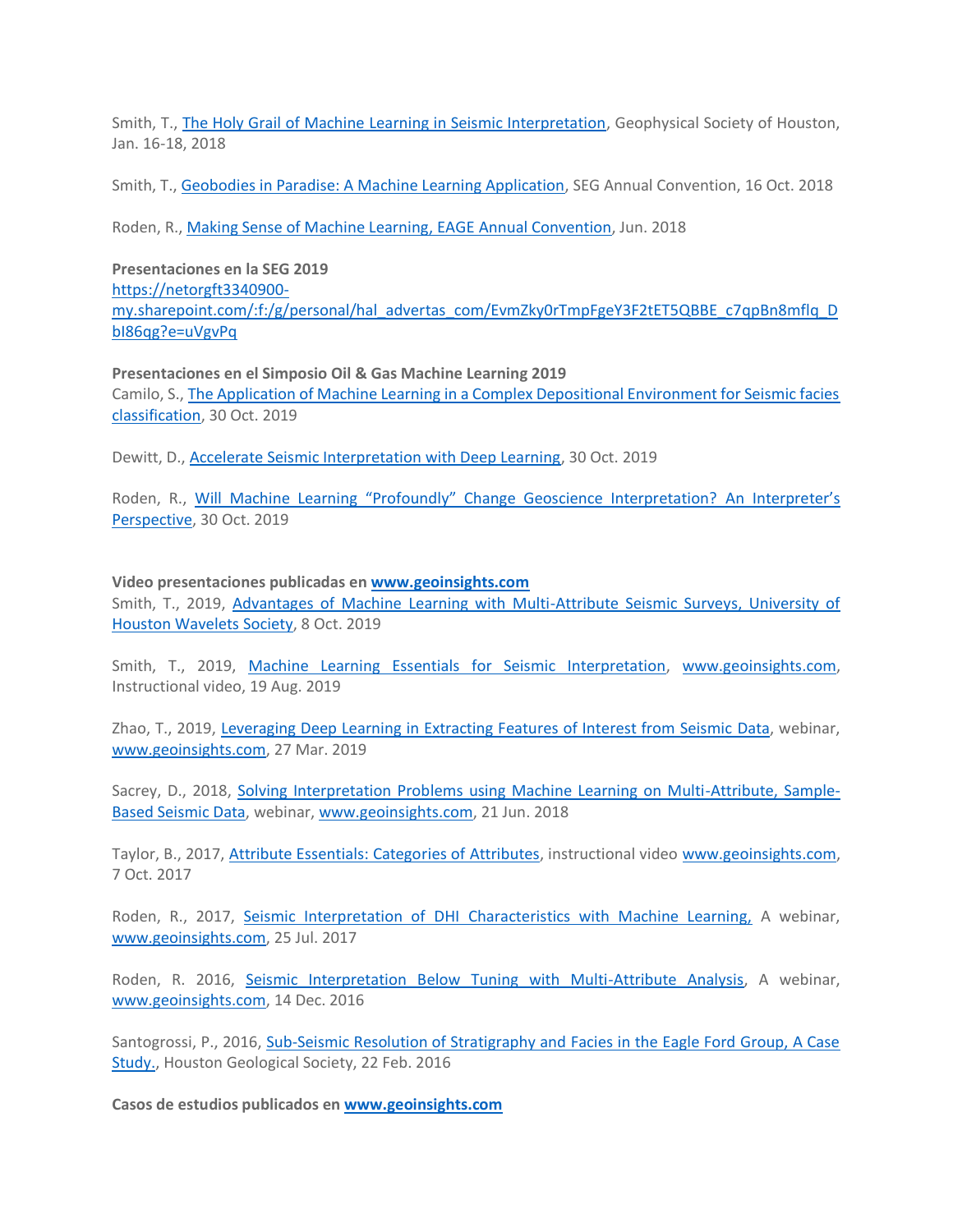Laudon, C., [Thin Beds and Anomaly Resolution in the Niobrara,](https://www.geoinsights.com/thin-beds-maching-learning-niobrara/) Mar. 2018

Roden, R., [Using Self Organizing Maps to Expose Direct Hydrocarbon Indicators,](https://www.geoinsights.com/using-self-organizing-maps-to-expose-direct-hydrocarbon-indicators/) 1 Mar. 2017

Roden, R., [Using Self-Organizing Maps to Define Seismic Facies,](https://www.geoinsights.com/using-self-organizing-maps-to-define-seismic-facies-pressure/) 1 Apr. 2016

Santogrossi, P., [Visualization and Characterization of Paleozoic \(Ordovician-Devonian\) Tight Carbonate](https://www.geoinsights.com/visualization-and-characterization-of-paleozoic-ordovician-devonian-tight-carbonate-reservoirs-oklahoma-part-1/)  [Reservoirs, Oklahoma, Part 1,](https://www.geoinsights.com/visualization-and-characterization-of-paleozoic-ordovician-devonian-tight-carbonate-reservoirs-oklahoma-part-1/) 30 Mar. 2016

Santogrossi, [P., Visualization and Characterization of Paleozoic \(Ordovician-Devonian\) Tight Carbonate](https://www.geoinsights.com/visualization-and-characterization-of-paleozoic-ordovician-devonian-tight-carbonate-reservoirs-oklahoma-part-2/)  [Reservoirs, Oklahoma, Part 2,](https://www.geoinsights.com/visualization-and-characterization-of-paleozoic-ordovician-devonian-tight-carbonate-reservoirs-oklahoma-part-2/) 29 Mar. 2016

Santogrossi, P., *First Steps in the Sub-Seismic Resolution of the Eagle Ford, Part I*, 27 Mar. 2016 Santogrossi, P., [First Steps in the Sub-Seismic Resolution of the Eagle Ford, Part I,](https://www.geoinsights.com/first-steps-in-the-sub-seismic-resolution-of-the-eagle-ford/) 27 Mar. 2016

Santogrossi, P., [Resolution of Faults in the Eagle Ford, Part 3,](https://www.geoinsights.com/resolution-of-faults-in-the-eagle-ford-part-3/) 25 Mar. 2016

Santogrossi, O., [Stratigraphic and Structural Resolution Using Instantaneous Attributes on Spectral](https://www.geoinsights.com/stratigraphic-and-structural-resolution-using-instantaneous-attributes-on-spectral-decomp-sub-bands-buda-and-austin-chalk-formations-part-4/)  [Decomp Sub-Bands, Buda and Austin Chalk Formations, Part 4,](https://www.geoinsights.com/stratigraphic-and-structural-resolution-using-instantaneous-attributes-on-spectral-decomp-sub-bands-buda-and-austin-chalk-formations-part-4/) 24 Mar. 2016

Sacrey, D., [Attribute Analysis in Unconventional Resource Plays Using Unsupervised Neural Networks,](https://www.geoinsights.com/attribute-analysis-using-unsupervised-neural-networks/) 1 Feb. 2016

Sacrey, D., [Using Self-Organizing Maps to Explore the Yegua in the Texas Gulf Coast,](https://www.geoinsights.com/using-self-organizing-maps-to-explore-the-yegua-in-the-texas-gulf-coast/) 15 Jan. 2016